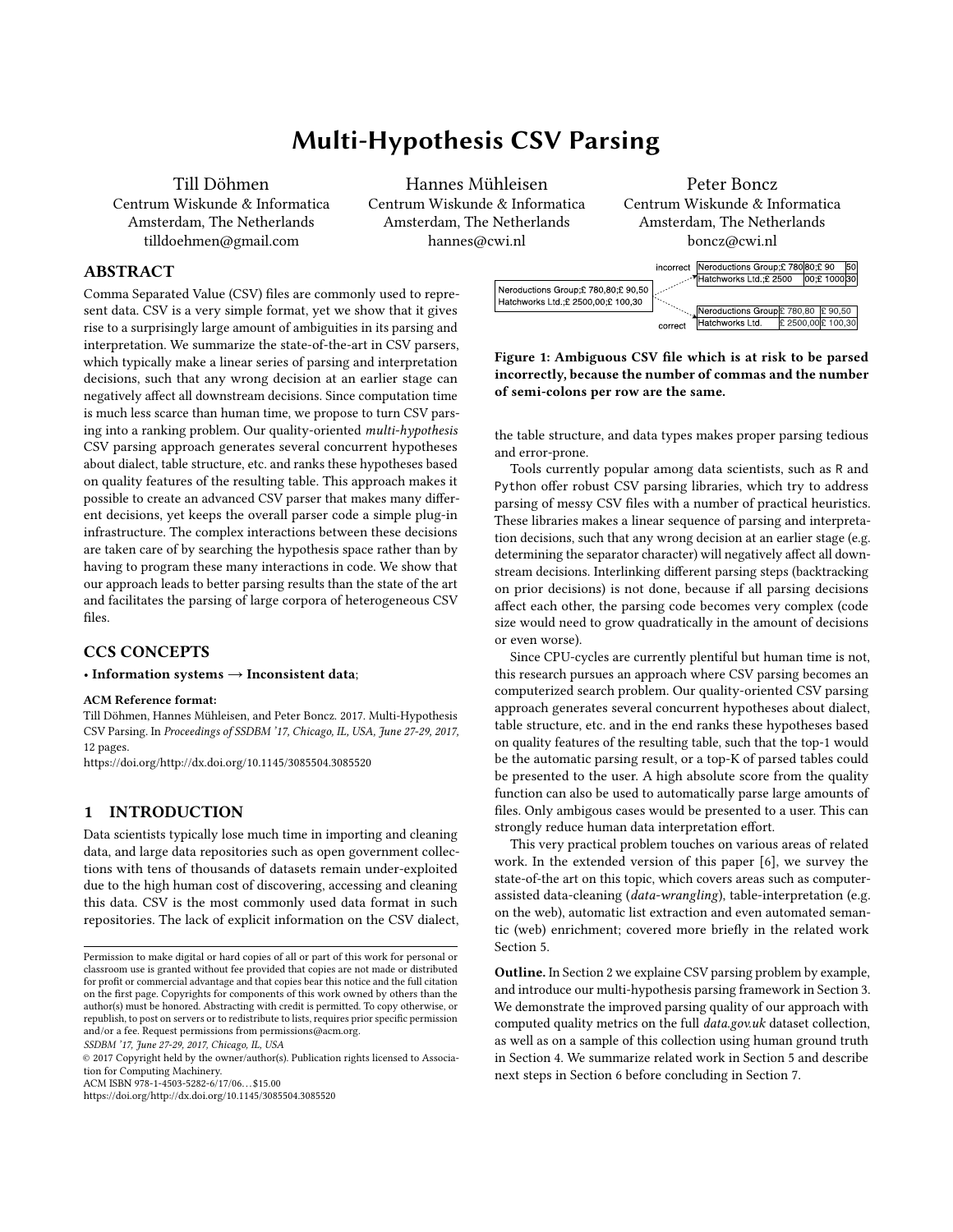# 2 COMMON CSV ISSUES

The UK Open Data portal, data.gov.uk, is one of the largest sources for Open Government data on the web. It contains roughly 36,000 data sets on environment, towns & cities, government, society, health, government spending, education, business & economy and transport. The most common data formats are HTML (12,392), geospatial formats (12,167), CSV (6,251), XLS (1,921), PDF (1,266), XML (839) and RDF (233) (Numbers from August 2016). CSV is the predominant tabular data format and expected to stay dominant, as departments and associated organizations are encouraged to publish data with at least Three Stars on the Five Star Deployment Scheme introduced by Tim Berners Lee [13], which only allows non-proprietary and easily accessible data formats such as CSV. According to RFC 4180 [20] a CSV file is supposed to contain commaseparated fields, one optional header row and succeeding data rows of the same length which are optionally quoted by double quotes. Fields which contain line breaks, delimiters or quotes have to be escaped by double quotes.

For data analysis and integration purposes it is desired to automatically extract relational tables from CSV files. Ideally, the resulting tables should only contain relational data, should have named and specifically typed columns, and should be "tidy" which means that every row contains one observation and every column one specific variable [24]. A random sample of 80 CSV files from the Open Government data hub *data.gov.uk* shows that a considerable amount of files is not in line with these requirements and that current CSV parsers are not sufficiently capable of automatically extracting relational tabular data from these CSV files. We will describe and categorize the most frequently encountered issues in the following:

CSV Syntax Issues. Although RFC 4180 [20] is not an official standard, it can be considered as the main reference for CSV writer and parser implementations. While a later specification of RFC 4180 [21] states that CSV files should be UTF-8 encoded, in practice CSV exists in all character encodings and meta-data on that is not part of the format. The encoding thus has to be inferred from the input file itself, which is subject to uncertainties. Figure 2b shows a table on which the encoding detection failed and the  $\pounds$  sign was falsely interpreted as the Polish letter Ł. 31 of 80 sampled CSVs were not UTF-8 encoded. Encoding issues are particularly critical when they affect delimiters, line endings or quotes. RFC 4180 prescribes that a CSV file should use comma separators, CRLF line endings and double quotes [20]. Other variants of the original dialect are commonly used, however. Those dialects use different delimiters, such as semicolons or tabs, different quotes, such as single quotes or other typographic variants, or different line endings. Meta-data on which dialect is used is not part of the CSV format, so this also has to be inferred from the input file, which can lead to ambiguous interpretations. Figure 1 shows a typical example where commas and semi-colons could both be considered as legitimate cell delimiters.

According to RFC 4180, each row is supposed to contain the same amount of fields which is in practice not always the case. The last row of the table in Figure 2c is a "ragged" row because it contains only one field. While strict parsers fail reading such files, robust parsers fill up the remaining space with empty fields. If a cell or a delimiter between two fields is missing, however, this leads to a wrong interpretation of the table.

To assess the syntactic quality of the 80 sampled CSV files we used the strict native CSV parser implementation of the statistical programming environment R [17], the robust CSV parsing package readr [25] and the Python library messytables<sup>1</sup> which features automatic dialect detection. The strict CSV parser failed in 24/80 cases, while the robust parser readr failed only in 1/80 cases. messytables also succeeded in the one case in which the CSV was tab-separated and hence achieved a success rate of 100% . We therefore suspect that a considerable amount of files on the *data.gov.uk* repository have syntax issues or use different CSV dialects. Stateof-the-art CSV parsers do appear to be capable of dealing with syntax issues and different dialects at least to such an extent that the parsing process does not fail.

CSVLint<sup>2</sup> is a tool which checks the compliance of CSV files with the RFC 4180 beyond the mere syntax. It checks whether, e.g., the first row contains a header and if the columns contain consistent values. A regular table, written according to RFC 4180, should usually not produce any CSVLint issues. To check the quality of parsing results from readr and messytables, we wrote the parsing results back into a RFC 4180 format and checked them with CSVLint. For 31 out of 79 parsing results from the readr package, still CSVLint issues were observed. The messytable library appeared to produce better parsing results of which only 20 were still affected by issues. These results suggest that a considerable amount of files have not been parsed properly and presumably have issues which were disregarded during the parsing process. These issues will be discussed in the following paragraphs. Table 1 summarizes the results.

| Parser             | <b>Success Rate</b>          |    |  |  |
|--------------------|------------------------------|----|--|--|
| R native           | 56/80                        |    |  |  |
| R readr            | 79/80                        |    |  |  |
| Python messytables | 80/80                        |    |  |  |
| Parser             | Files with CSVLint Issues    |    |  |  |
|                    | before parsing after parsing |    |  |  |
| R readr            | 56                           | 31 |  |  |
| Python messytables | 56                           | 20 |  |  |
|                    |                              |    |  |  |

Table 1: CSV parsing success and CSVLint issues

CSV File-level Issues. We observed that especially meta-data, such as titles, comments and footnotes, occurs very commonly in CSV files. 22 out of 80 sampled files contained some sort of metadata (see Figure 2c). State-of-the-art parsers feature header line detection which skips meta-data rows at the beginning of the table but do not remove meta-data at the end or on the sides of the table. The table in Figure 2c contains a row which only consists of line-art that is supposed to improve the human readability. Such elements do not contain useful information and obstruct the data type detection. Current CSV parsers do not account for that. Due to CSV exports from spreadsheets, CSV files often contain empty rows or columns which surround the actual table. 18 files of our sample

 $^{\rm 1}$ https://github.com/okfn/messytables

<sup>2</sup><http://csvlint.io/>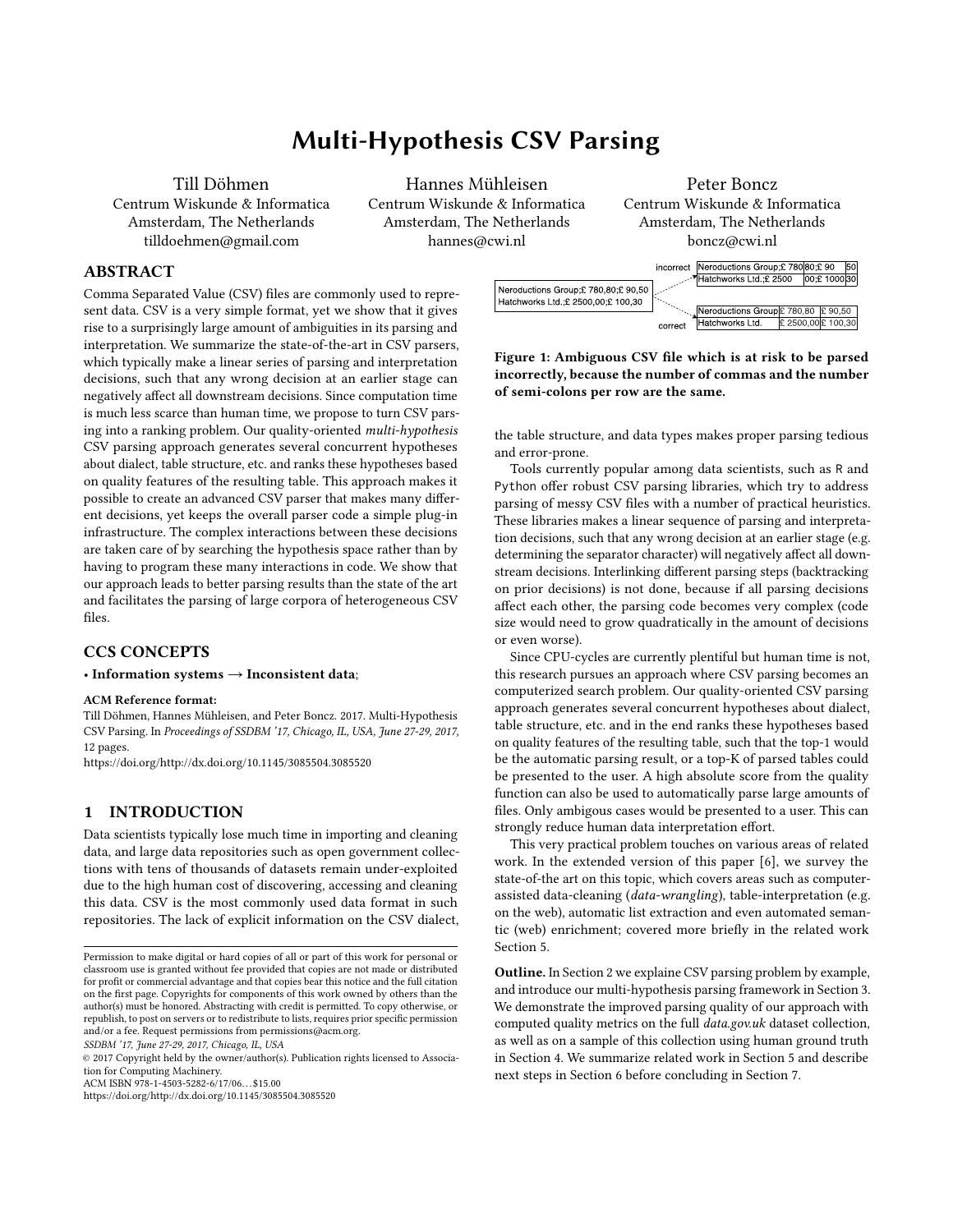(a) DFID non-executive directors: business expenses, gifts, travel and meetings, 2011 December Return

(b) Purchase orders over ¿10,000 from Ordnance Survey, 2013 August ber Return return (c) The Natural History Museum expenditure over ¿500, 2011 Decem-

(d) Spend over ¿25,000 in NHS Wiltshire, 2011 October Return (e) DFID HQ buildings water and energy use

Figure 2: Tables from data.gov.uk illustrating a multitude of issues

contained entirely empty columns or rows. These rows/column do not contain useful information and should not be considered as part of the relational data. Howevenessytables, for example, les which containedmultiple tables . One example is shown in Figure 2a. Regular CSV parsers do not account for multiple tables in one CSV le, which leads to problems with determining header rows and column data types.

Table-level Issues. CSV is under-dened in the sense that the presence of aheader row is optional and not explicitly known.

does not remove such rows and columns. We also encountered CSV RFC 4180 also prescribes that a CSV table should contain exactly Consequently the header row has to be inferred from the le content. Current CSV parsers use heuristics to detect the presence/nonpresence of column headers which are subject to uncertainties. The one header row. Current CSV parsers build on that assumption but our sample contained at least 4 tables withultiple header rows (see Figure 2a). Ignoring multiple header rows either impedes column-wise data type detection or leads to omitted header information. The same holds for the able orientation . Usual parsers assume a vertical table orientation and detect headers and column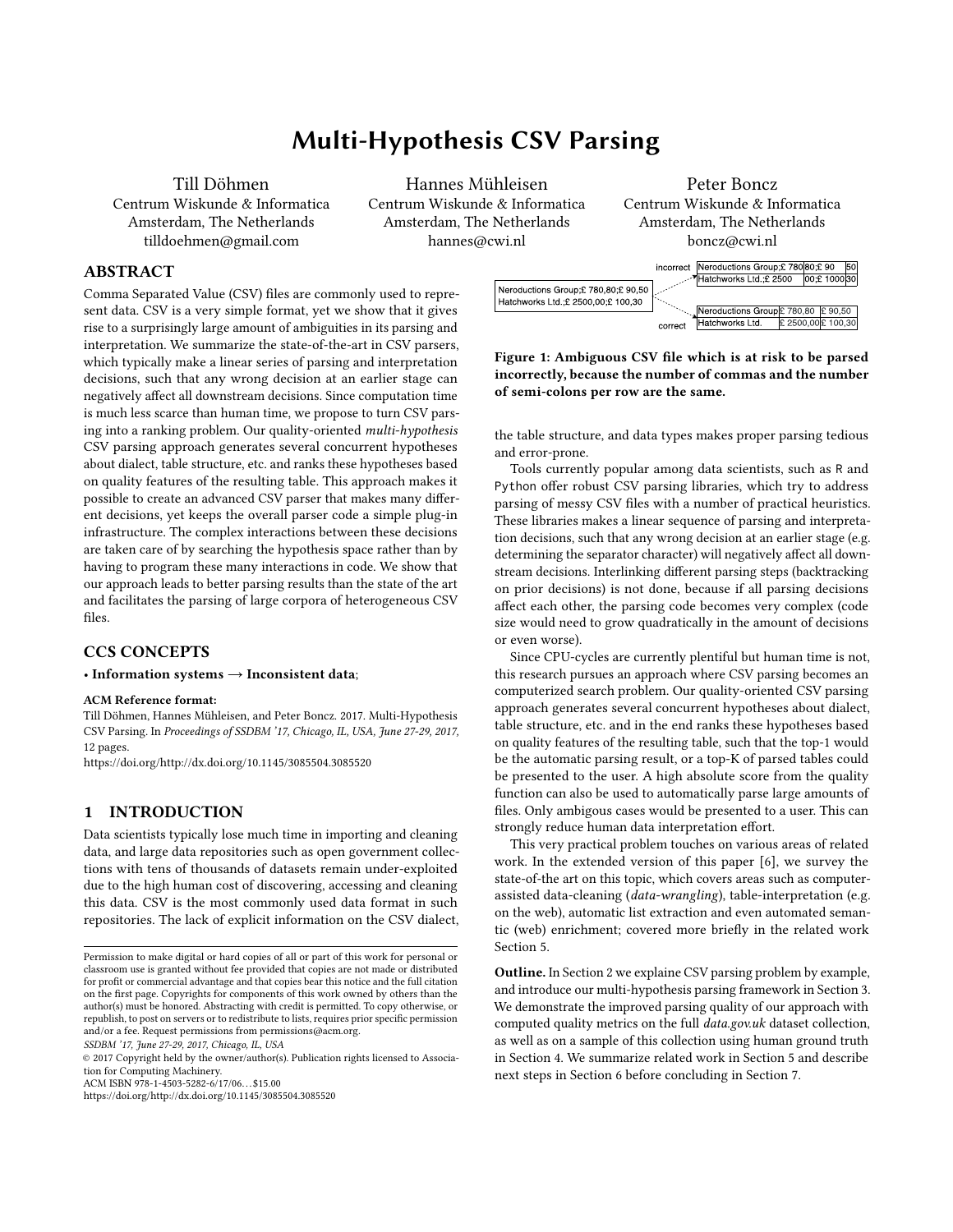data types based on this assumption. Another issugitise or narrow data Figure 2e contain wide data which means that the same variable is spread over multiple columns and that the header contains observation values, not variable names. This not data arrangement hampers data analysis and integration. Two tables in the sample contained wide data. Narrow data refers to a data arrangement where di erent variables are stores in one column. If the two variables are of a di erent data type, this hampers the data type detection. 13 les of the sample contained columns, rows or cells which areaggregatesof other cells in the table. Those columns/rows/cells contain redundant information which can be easily reproduced. In addition, summary cells disturb the rectangular shape of the table as shown in Figure 2b.

Column/Cell-level Issues. CSV does not support panning cells. When tables with spanning cells are exported from spreadsheets, only the rst cell gets lled with values and the succeeding elds are left empty (see Figure 2d). For further data processing it would make sense to infer the original extent of the spanning cell and to duplicate the respective value to this extent. Another issue is that cells often containleading or trailing whitespace, either by mistake or to visually align the cell content. The whitespace impedes data type detection, is most likely not intended and should be removed as well. Numerous les in the sample also contained numerics with units . Regular CSV parsers do not identify those values as numerics but as strings. This hampers possibilities for subsequent data analysis and requires additional manual preparation steps. There is also standard data type encoding for CSV. Depending on the used CSV writer implementation or the system's locale, the data type formatting can di er. For the data consumer neither the data type not the format is known and has to be inferred from the data itself. Especially dates (dd-mm-yyyy vs. mm-dd-yyyy) and numerics (European vs. American thousand and decimal separators) can be ambiguously interpreted. When data was entered manually it can even breconsistently formatted. the entire column is consistently formatted which makes the data type parsing fail on inconsistently formatted columnistissing values, i.e. NA values, are often times denoted by special characters such as -, by expressions like NA, NaN, or by special numerics like -999 or -1. It can be challenging to distinguish them from valid cell content. CSV parsers usually have a xed or con gurable set of expressions which will be interpreted as NA values. If NA values are not properly detected, they can interfere with the data type detection. On the other hand, valid cell content should not be accidentally discarded by being classi ed as missing values.

Summary. We showed that a host of issues stand between a CSV le and a propertidy relational table, and that current CSV parsers do not su ciently address those issues. The issues touch di erent problem areas, reaching from solving ambiguities in broken or non-standard CSV syntax to table interpretation and normalization tasks and robust data type parsing. Robust CSV parsers tackle syntax issues and data type parsing to a certain extent, but miss the nodes are the currently active ones.table interpretation/normalization aspect. Related work on table interpretation and normalization is largely focused on other input formats such as spreadsheets and HTML because they provide a

larger set of hints for table interpretation tasks than CSV, such as dierent font types, cell formulas and spanning (see Section 5). One solution which aims at normalization of table structures in CSV is the applicationDeExcelerator [7], which does on the other hand not tackle CSV syntax issues. An existing solution which aims at integrating these dierent aspects does to our knowledge not exist. and this is what we set out to create.

# 3 MULTI-HYPOTHESIS PARSING

Regular CSV parsers, if they detect data types, usually assume that is created, of which at least one leaf node is expected to lead to a The parsing process of regular CSV parsers consists of a linear chain of detection and parsing steps reaching from encoding, dialect and header detection to determination of column-speci c data types. Since certain properties of the input data format, such as the dialect, are not explicitly known, they have to be inferred from the data itself which is subject to uncertainties. However, linear CSV parsers do only pursue one single hypothesis about the le format and the correct way of parsing it. This is computationally e cient and may lead to correct parsing results but if one of the assumptions made is not correct, the parsing process is likely to lead to a wrong interpretation of the input or fails completely. As we have shown in the previous section, current CSV parsers lack important table normalization steps which prevents proper header and data type detection. Adding those additional steps, which also involve uncertainties, to a linear process chain would only increase the likelihood that the parsing result contains a false interpretation of the input. We propose to regard the problem from a more holistic point of view and provide a solution which makes it possible to integrate di erent solutions for speci c sub-problems and on the other hand creates synergies from considering them together. The proposedmulti-hypothesisparsing approach circumvents the problem of uncertainties in linear CSV parsing by allowing each parsing step to pursue multiple parsing hypotheses and passing all possible outcomes of the dierent hypotheses on to the next parsing step. In that way, a tree of parsing hypotheses and intermediate results correct interpretation of the input. This, as we will show, can be determined based on di erent data quality features.



Figure 3: Three di erent stages of the growing hypothesis tree while it is being traversed with breadth-rst search . Red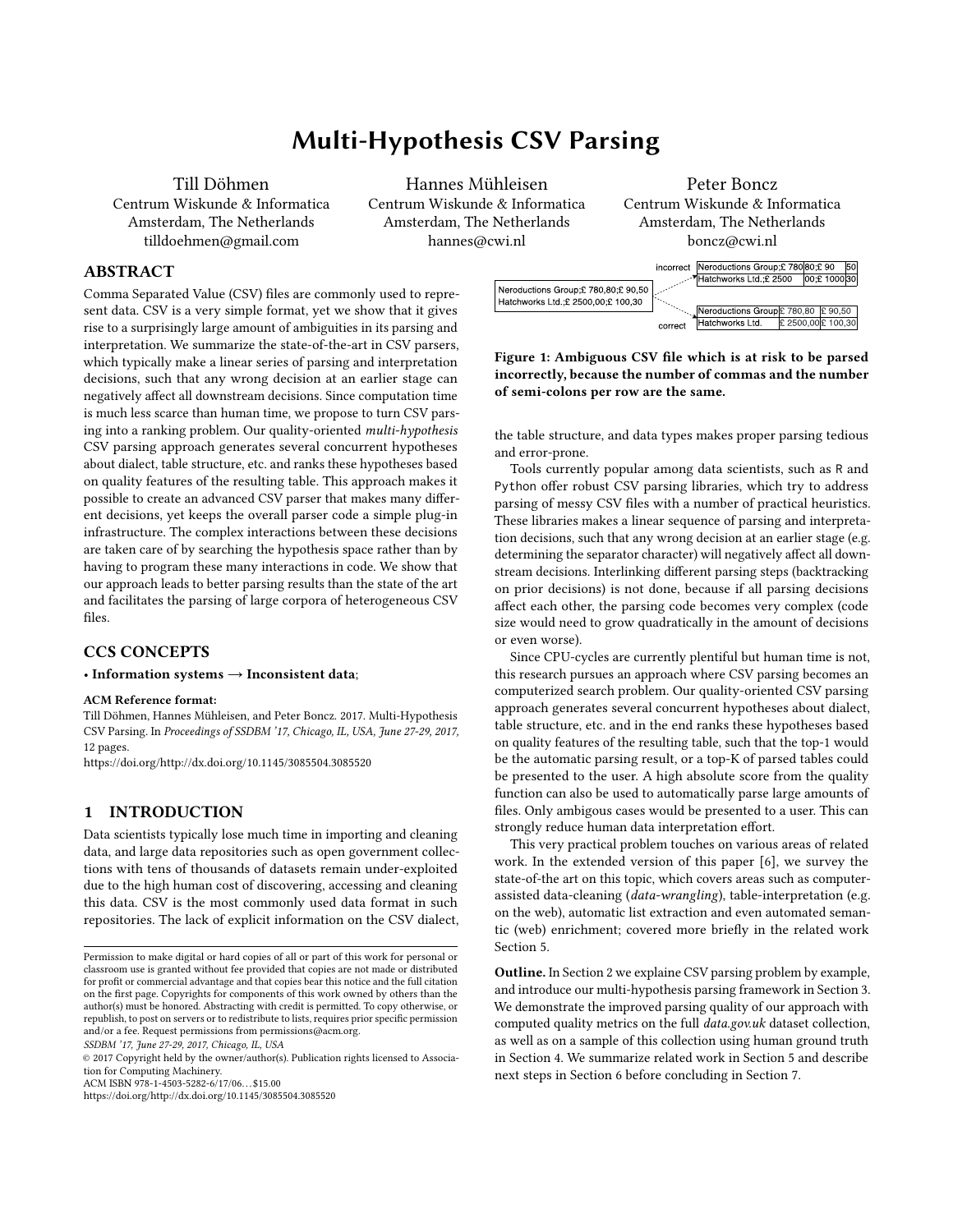# 3.1 Framework

The core of the multi-hypothesis parser is a tree data structure in which each level represents a parsing step, each node an in- hypoparsr, which is available from the ComprehensireArchive termediate result and each branch a parsing hypothesis. The root Network (CRAN<sup>§</sup>. This section will describe the implemented node is typically an input le and the successive steps are intended parsing steps (see Figure 4). to gradually process the input towards the desired output. It is not prescribed which parsing steps are being implemented as long as they implement two methods: Each parsing step has to implement adetect() -method which creates hypotheses and respective con dence values and parse() -method which processes the input according to one of the previously generated hypotheses and returns a new intermediate result. Intermediate results can be regarded as a contract between two succeeding parsing steps. An orientation detection step, e.g., promises the next step that the returned intermediate is a vertically oriented table. The succeeding parsing step can therefore focus on its speci c sub-task based on a xed assumption about the input. The previous parsing steps do, of course, not always actually deliver the intermediate result in the promised shape but because the previous steps considered all possible permutations of parsing hypotheses one can expect that at least one of the intermediate results is actually in the promised shape. The second assumption is that the path in the hypothesis tree in which all contracts are ful lled also ultimately leads to better parsing results, which can be identi ed based on quality features.

The hypothesis tree is built on-the-y while it is being traversed (see Figure 3 and Algorithm 1). Therefore, the tree traversal has to tion summarizes the detection of row and column functions. be either performed imre-orderor with breadth-rst search.

| Algorithm 1 Hypothesis Tree Traversal                  |
|--------------------------------------------------------|
| 1: function generateparsing tree(path)                 |
| create_root_node (path)<br>tree<br>2:                  |
| hypo parsing step 1: detec (path)<br>3:                |
| treeadd new node (for each hypo)<br>4:                 |
| while not all nodes evaluated, traversureedo<br>5:     |
| if nodeconf < prune level then continue<br>6:          |
| nodeparentlevel + 1<br>level<br>7:                     |
| parent nodeparentinter<br>8:                           |
| hypo nodehypo<br>9:                                    |
| inter parsing_step\$level]:parseparenthypo)<br>10:     |
| if inter is null then continue<br>11:                  |
| nodeadd_node(inter)<br>12:                             |
| if level is length (parsing_steps then continue<br>13: |
| parsing_step\$level + 1]:detec(inter)<br>hypo<br>14:   |
| nodeadd new node (for each hypo)<br>15:                |
| 16: end while                                          |
| 17: return tree                                        |
| 18: end function                                       |
|                                                        |

The prune-level (see line 6 in Algorithm 1) is an optional parameter which can be set to lter our hypotheses with a very low con dence. In that way the user can control the amount of created hypotheses per step, regardless of the concrete implementation of the detection steps.

# 3.2 Parsing Steps

We have created & package for multi-hypothesis CSV parsing,

Figure 4: Parsing steps of hypoparsr. Table structure detec-

These parsing steps aim at covering the most frequently occurring issues in CSV les, such as unknown le encodings, different dialects, (multiple) header rows, contained meta-data and non-standardized and inconsistent data types. The proposed detection steps use heuristics to determine a set of reasonable hypotheses and respective con dence values. Additionally, one default hypothesis always is created, which assumes that the input is conforming to RFC 4180, to assure that this possibility is never disregarded. The generated hypotheses are as explicit as possible and the parsing steps as strict as possible, in order to rule out wrong hypotheses at an early stage and conrm hypotheses most precisely. Each detection and parsing step has access to a utility function which determines the type of cell content, such as empty, numeric, date, and time, based on regular expressions. More details on the implementation are provided in 6, but we will describe the implemented parsing steps in the following:

Forencoding detectione used theguess\_encoding() function of thereadr [25] package. This function provides a set of potential character encodings along with respective condence values. The parsing step reads the le with the respective encoding and returns a text as intermediate result.

In the dialect detection tep all combinations of 10 di erent delimiters, 15 di erent quotes in including typographic variances, 3 di erent line endings and two di erent escaping styles are checked for plausibility. The plausibility check is very simple in order to allow also unlikely interpretations to be considered for further steps. If a delimiter occurs at least once in the le it will be considered as a candidate. Quoting signs are considered as candidates if they occur

<sup>3</sup>https://cran.r-project.org/web/packages/hypoparsr/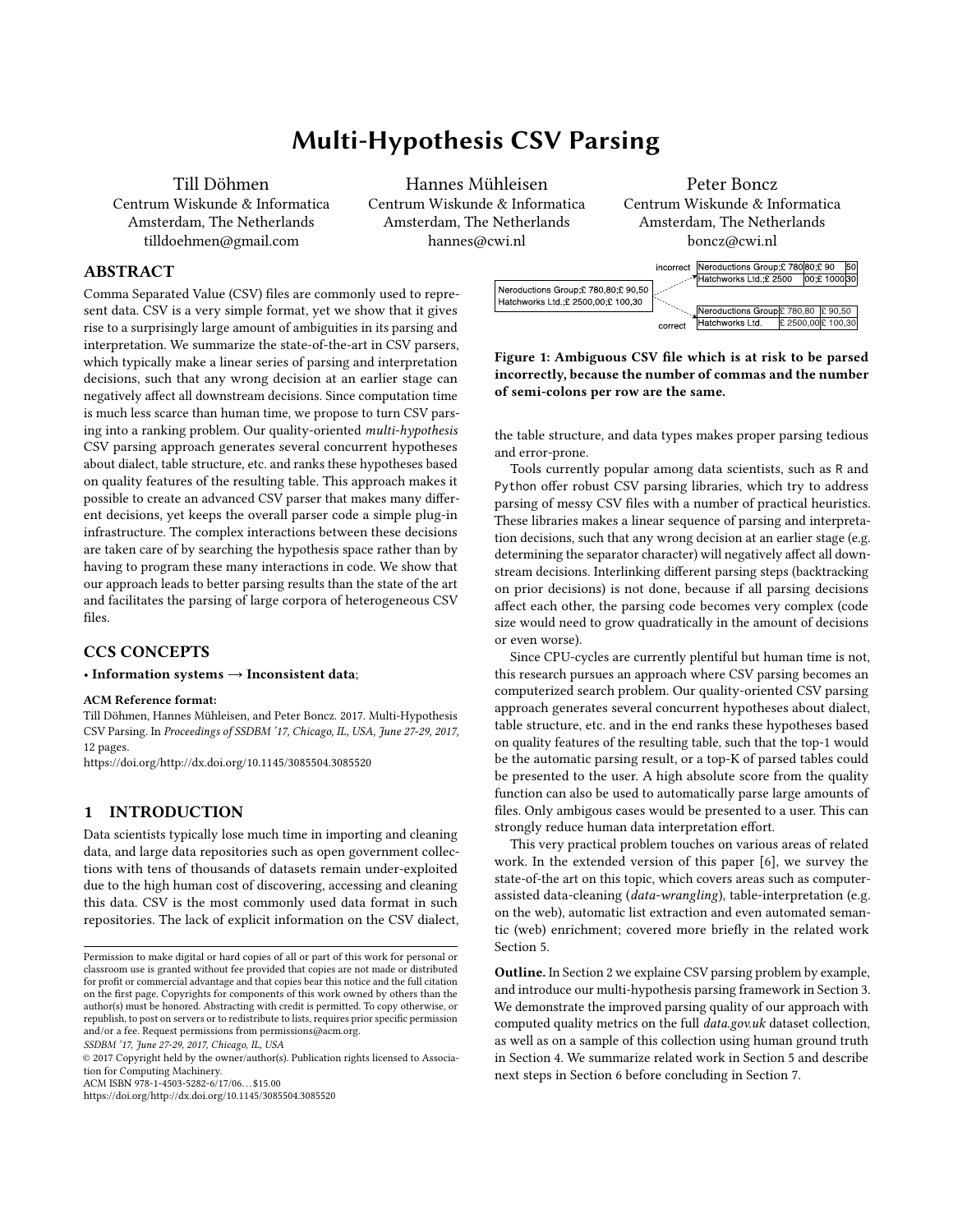at least once directly before or after a delimiter. In the parsing step the robust CSV parsing libraryeadr [25] is used to parse the le. If the library encounters parsing issues it either fails, which leads to a dead branch in the parsing tree, or it emits a warning, which gets logged and taken into account by the nal quality assessment.

In the table area detecticated the outer boundaries of the actual table are determined. All empty columns left/right and empty rows above/below the table are removed in this parsing step. For future work we plan to extend this step towards detection of multiple tables. The table orientation step was inspired by the work of Pivk et al. [16]. The orientation is determined based on the column/rowwise consistency of data types. If the columns are more consistent than the rows, then a horizontal orientation hypothesis is created. A vertical orientation hypothesis gets always created by default. In the parsing step, the table either gets transposed or not.

Figure 5: Exemplary Multi-Hypothesis parsing process using the proposed parsing steps.

The table structure detectiontep consists of row- and columnfunction detection. Row function detection is inspired by the work of Adel o and Samet [1], which aims at classi cation of rows into dierent functional categories such as titles, headers and data. The approach of  $\parallel$  is based on conditional random elds and requires a considerable amount of manually annotated training data. As this data was not available to us, we created a simpler heuristic solution which performs a similar classi cation and is able to produce a set of maximum 8 dierent hypotheses about header row location etc. In the parsing step, multiple header rows are aggregated to one, empty rows are removed and meta-data is removed from the table and saved separately.

The column function detection step uses heuristics to detect columns with spanning cells, columns with meta-data and empty columns and creates a maximum of 3 dierent hypotheses about their location. In the parsing step, spanning columns are expanded to their assumed original extension, empty columns are removed and meta-data is removed and saved separately.

The data type detectiostep is the last parsing step, which allows to locally optimize the parsing result. In the detection step we determine the column data types and potential data type formats,

i.e. numeric separators and date formats, based on regular expressions. We support detection of numerics with di erent decimal and thousand separator styles and attached units, detection of dates in various formats, detection of times and logicals. In the parsing step we iteratively try to parse the column content according to the generated format hypotheses until all values were successfully parsed. If not all cells can be successfully, the column is per default considered as string column.

Figure 5 shows an exemplary hypothesis tree based on the proposed parsing steps. Theoretically, 30 di erent hypotheses on encoding could be created, 450 di erent hypotheses one dialect, one on the table area, 8 di erent row function hypotheses, 3 column function hypotheses and one data type hypothesis. This leads to a theoretical maximum of 324,000 parsing hypotheses:

# $30 \t450 \t1 \t8 \t3 \t1 = 324000$

In the hypopars implementation we dened a default pruning-level of 0.1, which means that parsing hypotheses with a con dence lower than 10% are disregarded. Because the con dence values of each detection step always add up to 100%, this means that the number of created hypotheses per step is in worst case 10. In that way the number of maximum possible parsing hypotheses can be limited to 2,400:

#### 10 10 1 8 3 1 =  $2,400$

However, in practice we observed far lower numbers of hypotheses. We evaluated the number of created hypotheses on a set of 14,844 les from the data.gov.ukcorpus. Table 2 shows that in median only 8 and in mean 13.4 di erent parsing hypotheses reached the last level of the hypothesis tree. Only in rare cases, the number of intermediates grew much larger. This was especially the case when the input contained multiple tables. In only 22 out of 14,844 cases more than 10 dialect hypotheses were created.

| Variant | No. Hypotheses in Last Level |     |   |      |  |  |
|---------|------------------------------|-----|---|------|--|--|
|         | Min Max Median Mean          |     |   |      |  |  |
| Hypo    | $\mathcal{P}$                | 188 | я | 13.4 |  |  |

Table 2: Hypotheses created on data.gov.uk corpus.

# 3.3 Hypothesis Ranking

We propose a ranking approach which allows the user to not only retrieve the best hypothesis but optionally also a ranked set of parsing results. The key question for the ranking is which measurable criteria are suitable to capture the quality of the parsing result. A starting point for these considerations was the ISO/IEC 25012 Data Quality Model [11] and complementary work by Ra que et al.18. Out of the 15 quality characteristics of the standard model, we considered accuracy/correctness, completeness, consistency, precision, and understandability as characteristics which should be distinctive for a good parsing result. Additionally, we considered representational adequacy, as introduced by §, as a desirable strength of the parsing result. The characteristics credibility, currentness/timeliness, accessibility, compliance, con dentiality, e ciency/speed, traceability, availability, portability, and recoverability were not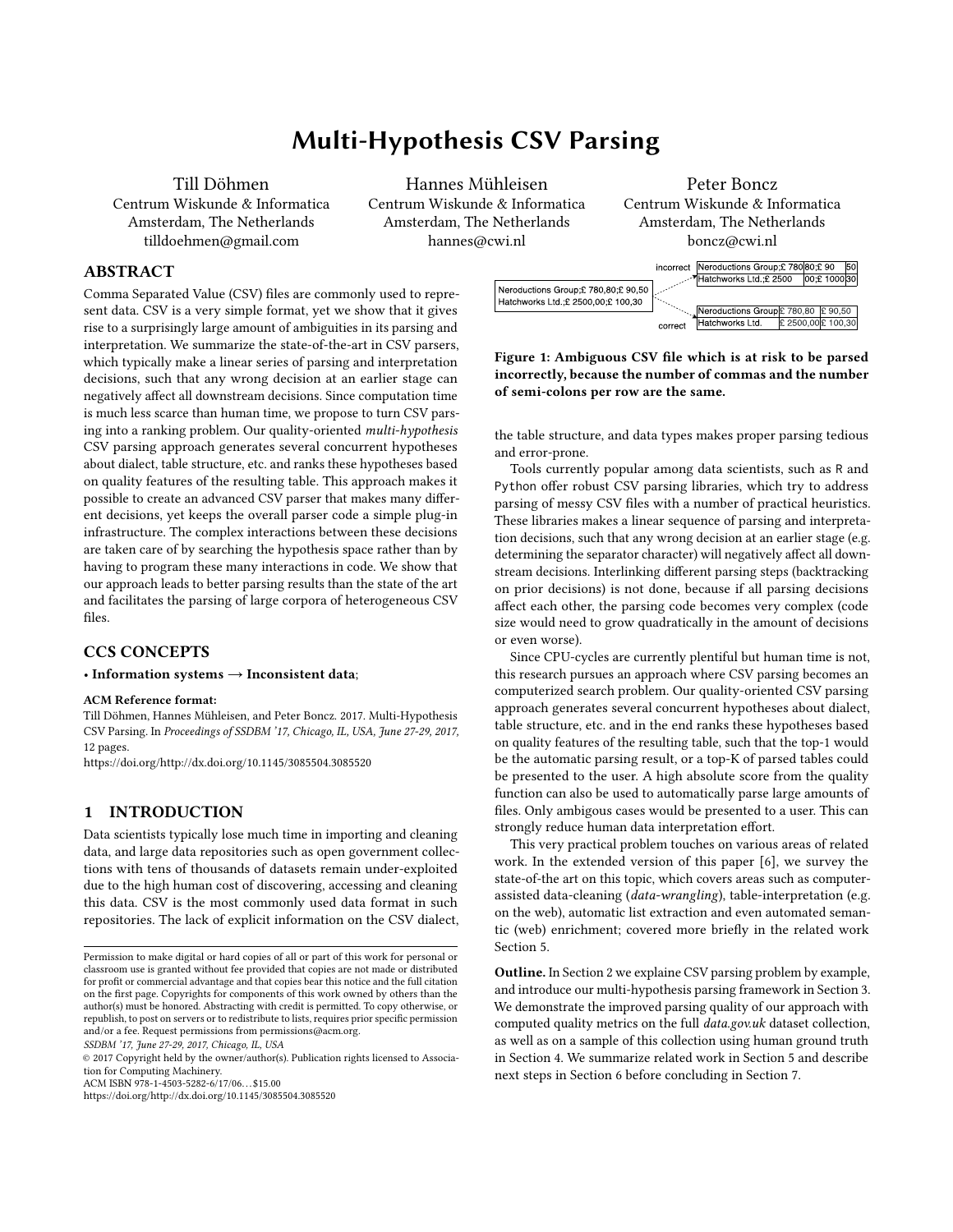parsing process. We now provide an overview of how the di erent quality characteristics are dened and which respective measurements we propose:

Accuracy/Correctness. The degree to which data has attributes that correctly represent the true value of the intended attribute of a concept or event in a speci c context of use [1]. Because we do not know the original intent of the data, we can only assume that the original content is the intended content. The encoding and dialect steps should preferably not produce any warnings. The number of edits and moves of cells content should be as low as possible. Furthermore, we can assume that the con dence of each parsing step is a signal for the correctness of the parsing result. Results with a high underlying con dence should be preferred over results with low con dence.

Completeness. The degree to which subject data associated with an entity has values for all expected attributes and related entity instances in a speci c context or use11. We cannot know if the given data is really complete, we can again only assume that the provided data is as complete as possible. To ensure that as much as possible data from the original input is preserved, tables with higher number of total cells should be preferred.

Consistency. The degree to which data has attributes that are free from contradiction and are coherent with other data in a speci c context of use [11]. Although we cannot measure the external consistency with other sources, we can measure the internal consistency. The consistency of values within columns can be determined based on the speci cness of the data type. Tables with a high number of typed cells (other than text) should be preferred.

Precision. The degree to which data has attributes that are exact or that provide discrimination in a speci c context of use1[1]. The precision of values can not be higher than provided in the original le. However, the more specically a column is typed, the closer it potentially is to the intended precision. In terms of precision, tables with a high number of speci cally typed cells should be preferred.

Understandability. The degree to which data has attributes that in appropriate languages, symbols and units in a speci c context of use [11]. The understandability of a table depends strongly on whether column headers are given or not. Tables with a low amount of empty headers should thus be preferred. Since we often observed encoding issues, which also reduce the understandability of the table content, tables with more characters in the latin character set should be preferred. Naturally, this only applies to tables from western origin.

Representational Adequacy. The extent to which data or information is represented in a concise, exible and organized way with due relevancy to the users' goals to help user to achieve their speci ed goals [18]. The conciseness of the table gets improved if unnecessary columns or rows are not contained in the table. Tables with a low amount of empty cells should thus be preferred. Furthermore, vertically oriented tables are easier to read for the user and

considered as distinctive because they are not under control of the more rows than columns, tables with a higher row-column ration should preferred.

> Table 3 summarizes the proposed mapping of quality metrics to quality characteristics.

| Data Quality Characteristics    | <b>Quality Metrics</b> |  |
|---------------------------------|------------------------|--|
| Accuracy/Correctness            | Parser Warnings,       |  |
|                                 | Edits.                 |  |
|                                 | Moves.                 |  |
|                                 | Con dence              |  |
| Completeness                    | <b>Total Cells</b>     |  |
| Consistency                     | <b>Typed Cells</b>     |  |
| <b>Typed Cells</b><br>Precision |                        |  |
| Understandability               | Empty Header,          |  |
|                                 | Non-Latin Characters   |  |
| Representational Adequacy       | Empty Cells,           |  |
|                                 | Row/Column Ratio       |  |

Table 3: Data quality characteristics mapped to quality metrics.

enable it to be read and interpreted by users, and are expressed parsing result were used as features and the rank as target value. We used a Ranking SVM algorithm  $\overline{p}$  with a linear kernel function to determine a ranking model using the previously described quality criteria as features. Ranking SVM's are, e.g., used to rank query results in search engines and are well suited for the problem because they aim at creating a ranking with a minimum number of swapped pairs compared to the optimal ranking. This has the bene t over simple linear regression, that deviations from the model are only then penalized if they lead to a change in the ranking. We chose a linear kernel function, because the resulting model parameters are easily interpretable and can be manually checked for plausibility. The training dataset for the Ranking SVM was gathered as follows: the multi-hypothesis parser was used to create di erent parsing hypotheses for 64 randomly sampled tables from data.gov.ukWe also cleaned the same tables manually and compared the result of each parsing hypothesis to the manually cleaned tables by using a string-based distance measure which is described in Section 4.1. The normalized quality features of each The feature values were scaled to a range between 0 and 1 among all permutations of the same input table. Figure 6 illustrates the training data generation process.

> We used Monte Carlo cross validation in the 10 di erent randomly sampled training and test sets with a size ratio of 3/1 to tune the c parameter (0.01). The Ranking SVM ultimately lead to the feature weights shown in Table 4.

> The table shows that the signs of the weights were generally in line with our expectations. Warnings, edits, moves, empty header, empty cells and non-Latin characters get penalized and con dence, total cells, typed cells and a high row/column ratio get rewarded. Moves and warnings appear to have the highest negative impact on the ranking and empty header and non-Latin characters the lowest. The number of typed cells appears to be the most distinctive positive feature.

thus better organized. Since vertically oriented tables tend to have is only marginally better than with equally weighted features. TheHowever, Figure 7 shows that the success of the trained method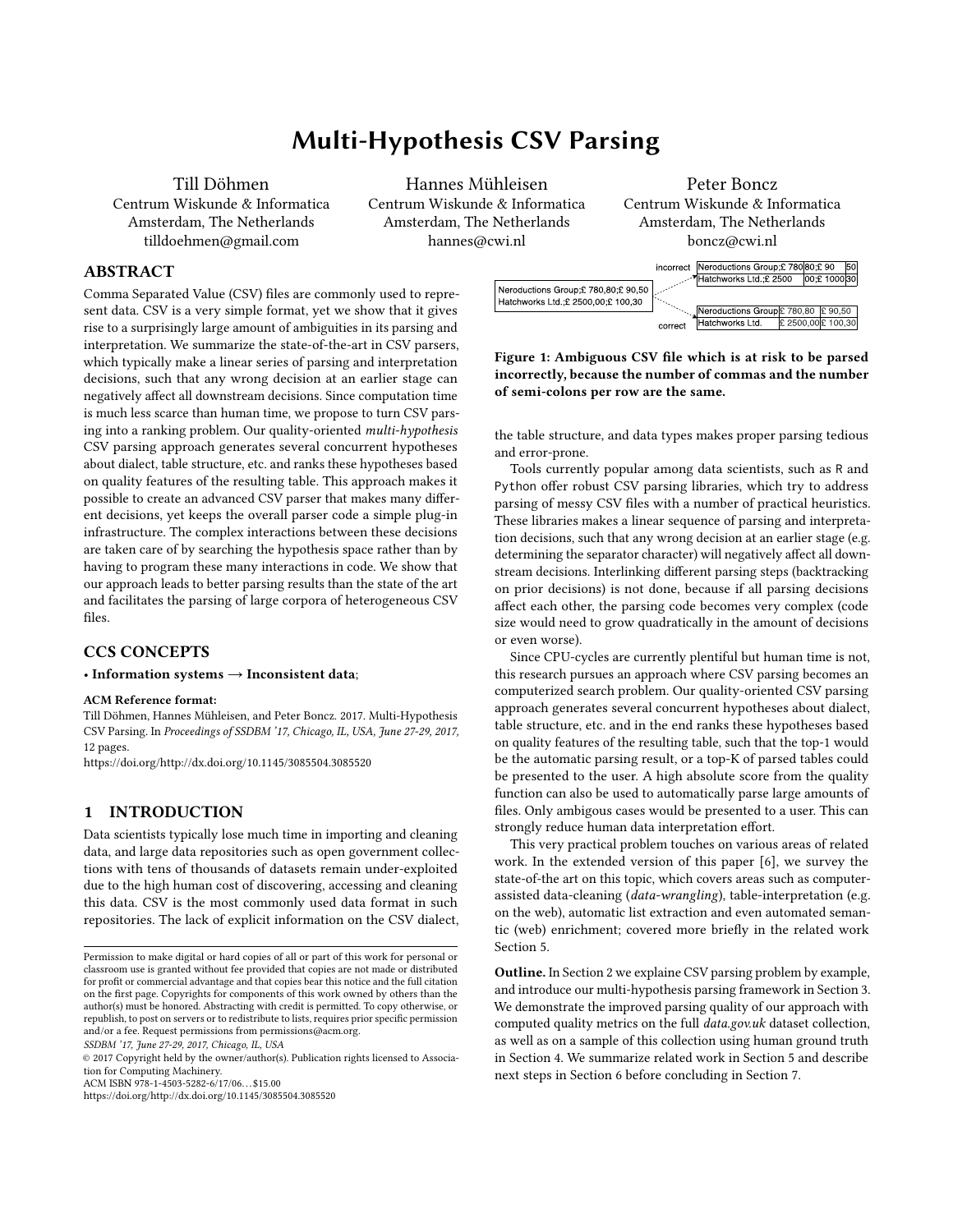Figure 7: Comparison of di erent ranking methods.

created a pipeline which rst parses the CSV les with messytables to solve CSV syntax issues and subsequently use Excelerator to normalize the contained table structures and to determine data types.

| Parser        | <b>Automatic Detection</b> |         |                   |           |        |                 |                |              |
|---------------|----------------------------|---------|-------------------|-----------|--------|-----------------|----------------|--------------|
|               | Encoding                   | Dialect | <b>Table Area</b> | meta-data | Header | Header<br>Mult. | ತಿ<br>Spanning | Forma<br>аtа |
| Rbase         |                            |         |                   |           |        |                 |                |              |
| messytables   | x                          | x       |                   |           | x      |                 |                | х            |
| DeExcelerator |                            |         | x                 | x         | x      | x               | x              | x            |
| hypoparsr     | x                          | x       | x                 | x         | x      | x               | x              | x            |

Table 5: Feature comparison of the evaluated parsers.

Figure 6: Schematic diagram of the training data generation process.

 $\overline{Q}$ uality Metric Weighting Weighting

| Quality Metric      | vveignung |         |  |
|---------------------|-----------|---------|--|
|                     | Equally   | Trained |  |
| Warnings            | -1        | $-2.38$ |  |
| Edits               | -1        | $-1.50$ |  |
| Moves               | -1        | $-4.11$ |  |
| Con dence           | 1         | 1.57    |  |
| <b>Total Cells</b>  | 1         | 1.42    |  |
| <b>Typed Cells</b>  | 1         | 3.20    |  |
| <b>Empty Header</b> | -1        | $-0.52$ |  |
| <b>Empty Cells</b>  | -1        | $-1.04$ |  |
| Non Latin Chars     | -1        | $-0.56$ |  |
| Row/Column Ratio    |           | 0.93    |  |

Table 4: Quality metrics, equally weighted and weights determined by the Ranking SVM.

trained ranking method outperforms the untrained method by only 3% in terms of correctly highest ranked results. In 77% and 80% of Evaluating the correctness of parsing results is challenging because all cases, respectively, the best parsing result is ranked highest. And can be found among the three highest ranked results. The naïve method, which follows the path of highest con dence, is only about 1/3 better than the random baseline. This supports our hypothesis that parsing decisions, only based on high local con dence, do not lead to good overall parsing results.

Because the ranking with equal weights leads to good ranking decisions and the trained ranking only performs slightly better, we ultimately decided to use equal weights in the poparsr implementation by default. This also prevents a bias from the training data on the evaluation results (over tting).

# 4 EVALUATION

We evaluated the hypoparsr against a strict RFC 4180-conform CSV parser as implemented in the R base library [and the stateof-the-art CSV parsemessytables which was especially designed to read messy CSV data. Furthermore, we included the application DeExcelerator [7] in the evaluation, which aims at normalizing table structures in tabular data. Becausessytables and DeExcelerator have complementary features (see Tables 5), we <sup>4</sup>https://github.com/tdoehmen/hypoparsr/tree/master/tests/data/cleaned

# 4.1 Ground Truth

in 86% and 91% of all cases, respectively, the best parsing result parsing evaluation exist. We therefore rst established a ground to our knowledge no common test sets or ground truths for CSV truth by manually cleaning a random sample of 64 CSV les from the open government data portalata.gov.ukThe tables were read with a robust and manually con gured CSV parser. Subsequently, header rows were manually identi ed, meta-data was removed, spanning cells were expanded, and NA (Not Available) markers identi ed and replaced with empty strings. If tables were not horizontally oriented they were transposed and if narrow or wide data was identi ed the tables were reshaped accordingly. Column data types for dates, times, logicals and numerics were identi ed and the column content was converted accordingly. If units were attached to numeric values, the unit was removed from the data cells and moved to the header row. The created ground truth is available online<sup>4</sup>.

> In order to fuzzy-match two tables and to automatically assess the deviation between two tables, we established a string-based table distance measure. To determine the distance between two tables, each table is converted into a (long) string-representation. The table is converted by appending all cells column-wise and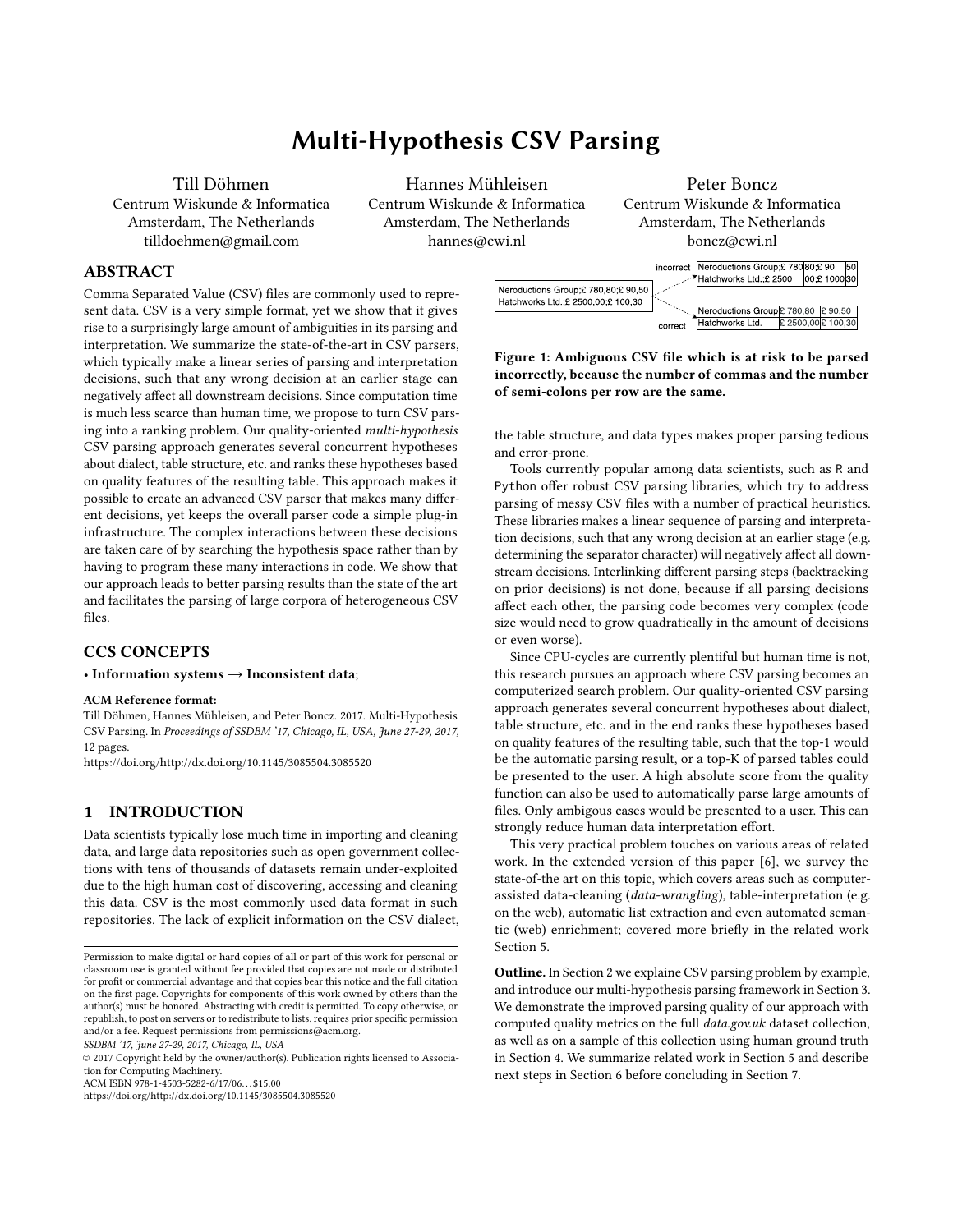(a) Number of matches. (b) Mean distance to cleaned tables.

Figure 8: Comparison of parsing results to ground truth with RFC 4180 conform parser, DeExcelerator, messytables, messytables combined with DeExcelerator, and the Multi-Hypothesis parser hypoparsr.

subsequently appending the column strings to one long string to robustness of the solution. Even though our solution leads on the between the two table strings, which determines the minimum required amount of insertions, deletions and edits to turn one given string into another [14]. In that way we can assess the distance between tables in terms of missing, added and edited content. If systematic errors occur, such as not properly parsed data columns, 4.2 Parsing Success the Levenshtein distance grows with the number of rows and overpenalizes those errors. The able Distance neasure is therefore the counted the distance from an empty string to the ground truth.

Figure 9: String-based table distance measure.

Figure 8a shows the number of matches between the ground truth and the parsing results ofhypoparsr and the compared solutions. None of the parsing results of the RFC 4180 conform parser were in line with the manually cleaned tables. This underlines how error-prone the CSV les are and the necessity for more sophisticated CSV parsing solutions. The highest ranked result of the hypoparsr was in 35 out of 64 les in line with the manually cleaned tables, compared to 13, 25 and 29, when  $u \cdot \mathbf{w} \in \mathbb{R}$  x celerator, messytables or the combination of both, respectively. The previous section showed that the ranking of theypoparsr is not 100% accurate. We thus also searched for matches among all pars-Not only the parsing success but also the amount of recovered ing hypotheses created byypoparsr and not only the highest ranked (HypoAll). Two additional matches could be identi ed in non top-ranked positions, which con rms that the ranking could be optimized in future work.

of the described parsers and the ground truth. The poparsr results are thus not only most often matching with the ground truth but are also in average closer to the ground truth which re ects the

which the header row is prepended (see Figure 9). The distance test set to better results that the state-of-the-art, the results show between two tables is measured based on the Levenshtein distance that there is room for improvement. Manual analysis of highly deviating parsing results showed that especially improving the normalization of complex table structures and a higher variety of row/column function hypotheses could further improve the results.

Log10-scaled Levenshtein distance. For failed parsing attempts we data sources. We therefore evaluated the parsing success of the We speci cally aimed at creating a solution which is suited for unsupervised processing of large corpora of heterogeneous CSV hypoparsr on a test set of 14,844 les from the open government portal, which make up approx. 90% of all CSV les on the portal data.gov.ukin August 2015. This corpus was reduced by only keeping les smaller than 200kB and was super cially cleaned from non-CSV and empty les. On the test set, with 99.55% the parsing success rate ofhypoparsr was the highest of the tested systems. The remaining fraction of not successfully parsed les can furthermore mainly be attributed to non-CSV les which should have been removed from the test set. Table 6 summarizes the parsing success of hypoparsr and the compared systems. The low rate of the RFC 4180 conform parser shows again the poor quality of the CSV les on the data portal.

|                                                                          |  | Parser   R base Messy DeEx Me.DeEx Hypo |                 |
|--------------------------------------------------------------------------|--|-----------------------------------------|-----------------|
| No. Files 11,619 14,762 14,621 14,706<br>% Files 78.27 99.45 98.49 99.07 |  |                                         | 14.777<br>99.55 |

Table 6: Number of successfully parsed les of the Multi-Hypothesis parser, compared to others.

Figure 8b shows the mean table distance between parsing results is disregarded. We used three simple measures, namely non-empty cells is an important indicator for the quality of the parsing results. Recovering a high amount of data from the original les is essential for subsequent integration and analysis processes. It would not be desirable if the parsing succeeds but a large part of the input data cells, cells with column header (Named Cells), and non-string cells (Typed Cells), to evaluate the amount of recovered data from the data.gov.ukcorpus. Figure 10 shows the aggregated amount of cells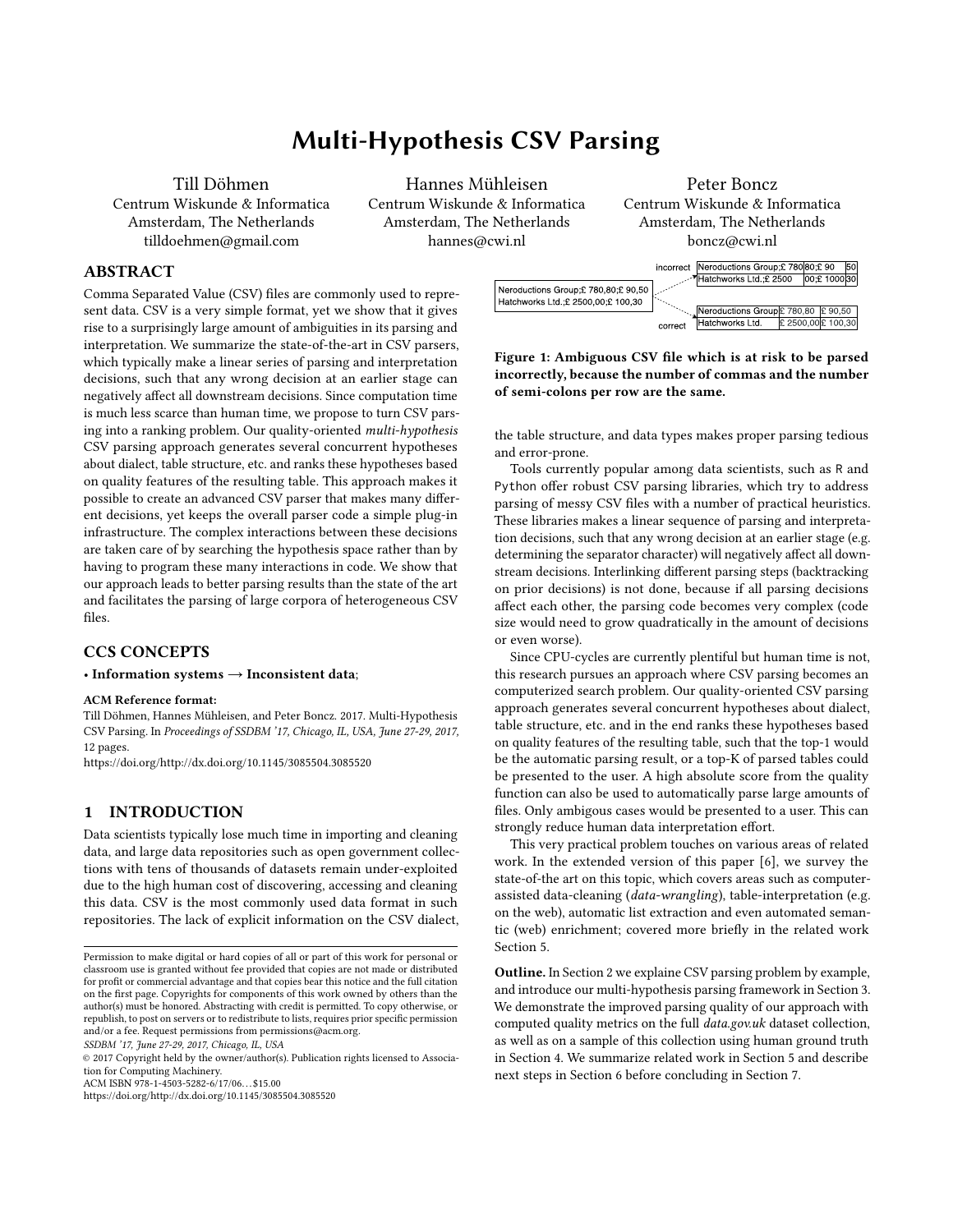which could be recovered from the ata.gov.uk corpus by the respective parsers. It shows that the amount of recovered non-empty cells and names cells of all solutions but trebase implementation are roughly in line. Thehypoparsr recovered slightly fewer non-empty cells thanmessytables which can be attributed to removed meta-data, but the slightly lower amount of names cells indicates that there is room for improvement of header detection. Figure 10c reveals the true strength of the poparsr, which is the column-wise consistency of values and thus the ability to determine column-speci c data types in which it outperforms all other systems we compared with. Since the CSV les are expected to contain tabular data, which typically have consistently typed columns, this is a strong indicator that many tables were correctly extracted from the input data.

Figure 11: CSVLintissues in the data.gov.uk corpus.

less then a half of the original amount of issues. The unresolved issues ofhypoparsr and the combined solution ofmessytables andDeExcelerator have an overlap of approx. 85% of which the majority is related to inconsistent values. Some tables might simply contain columns with inconsistent values, which is not necessarily an issue which can and should be solved by CSV parsers, but rather at the data source. Remaining issues which could be solved by the compared solutions, but not by the uppoparsr, are mostly related to title rows, thus not properly detected column header, which is in line with previous observations. Of 2,936 originatile Rowissues, messytables could solve 2,515 and poparsr 2,114.

(a) Non-Empty Cells (b) Named Header

(c) Typed Cells

Figure 10: Amount of recovered data cells from data.gov.uk corpus with hypoparsr and compared solutions.

Because the amount of tables in the greatly exceeds the amount we can manually assess, we used the CSV validation CGSW Lint to evaluate the quality of the parsing result SSV Lintshowed to be well in line with manual evaluation, with a precision of 91% and accuracy of 78% in terms of les identi ed as a ected by issues, based on the previously used sample fromation ov.uk Figure 11 shows the amount and distribution dCSVLintissues in the original les from data.gov.uk.

By writing back the respective parsing results into a RFC 4180 conform le with UTF-8 encoding, many issues can be automatically resolved, but issues such astle Row Inconsistent Values and Check Option, which is triggered if the parsing result has only one column, will remain regardless. They indicate that either the input le did not contain a proper table or that the table was not properly parsed. Figure 12 shows the amount of issues in the results of the compared parsers. Our solution leads to the lowest amount of remainingCSVLintissues and reduced the number of issues to

Figure 12: CSVLint issues after parsing and writing back to RFC4180-conform CSV.

# 5 RELATED WORK

Data-wrangling or cleaning solutions such as OpenRe<sup>5</sup>n Trifacta Wrangler  $\emptyset$  are well suited for manual cleaning of individual tables and provide functionality for, e.g., merging and splitting of rows and columns, mass renaming of cell content and for reviewing of value distributions, in order to identify spelling mistakes and outlier values. Techniques such asedictive user interactions aim at reducing the manual e ort per table but do not yield full

<sup>5</sup>https://github.com/OpenRene/OpenRene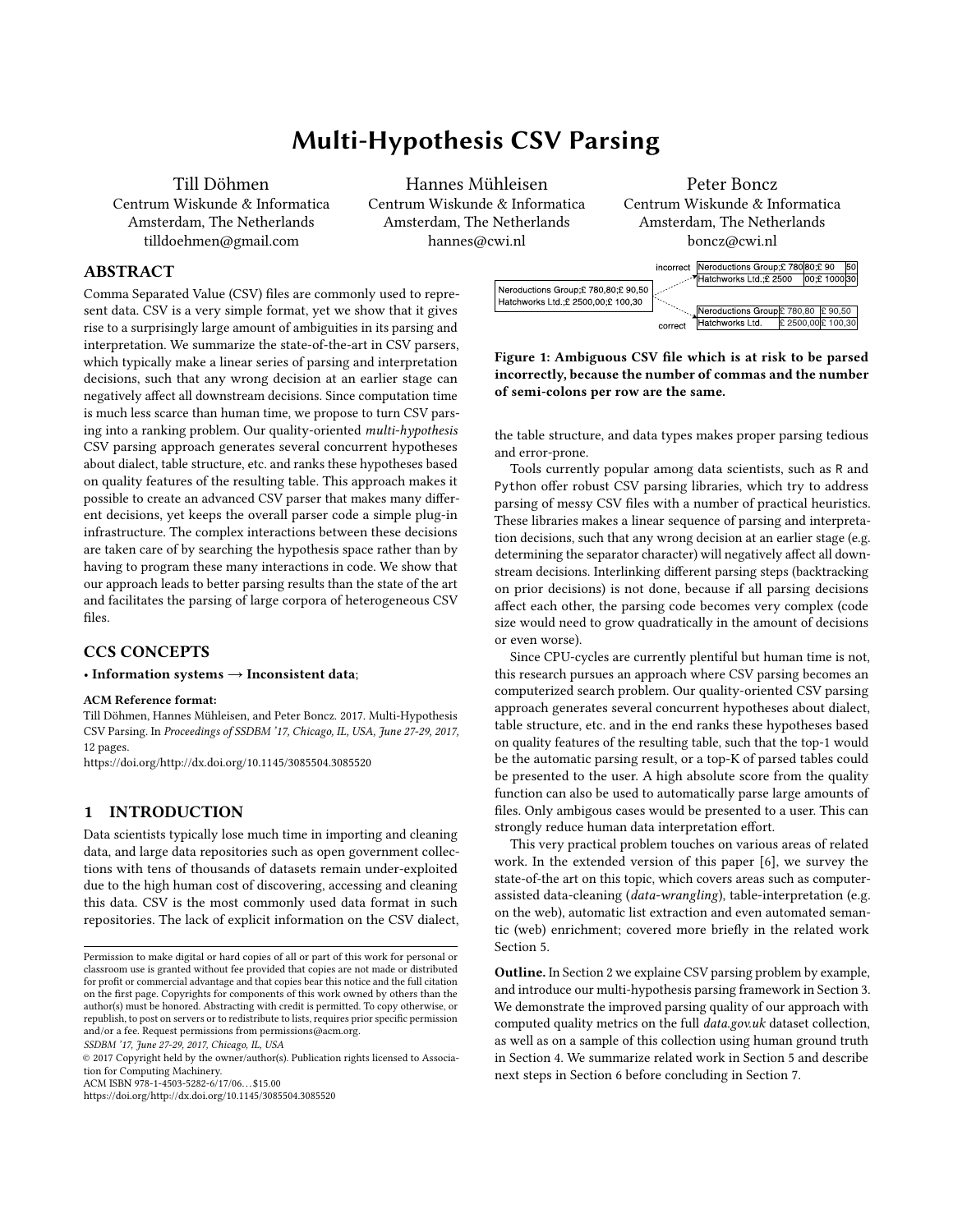automation which makes them unsuited for cleaning of large corpora of heterogeneous tables. Furthermore, the tabular data has to schema for CSV meta-information. The JSON contains information be loaded in the rst place which might, given the variety of CSV dialects and syntax issues, not always succeed.

The discussed issues in CSV les are often related to non-normalized table structures. The problem of table normalization is closely related to table interpretation which lies at the intersection of document analysis, information retrieval and information extraction. However, end-to-end table interpretation solutions, as proposed by Hurst [10] and Pivk et al. [16], have a large margin of uncertainty and make use of background knowledge from the Semantic Web. As shown by Chu et al.4, the performance of an approach using background knowledge signi cantly decreases for non-public data sets such as corporate datasets. For those data sets the syntacticafrom lists. The approach is able to recover tabular data from lists structure of the content is more important, as also shown by Cortez et al. [5]. Seth et al. [9] proposed a reliable approach for table normalization based on sequential circuit analysis, which does not require background knowledge, but only succeeds on tables with unique access path to data cells.

Google's WebTable SI project applied table interpretation techniques at web-scale, on a corpus of 154M tables. WebTables, how-6 ever, disregards not-normalized tables and assumes that every table contains one header row and succeeding data rows. The approach of In practical terms, regarding our poport project, we propose to Adel o and Samet <sup>[1]</sup>, which is based orconditional random elds aims at improving such processes with row-wise classication of table content into categories such as meta-data, header and data. Support for multiple tables, table orientation detection, wide and The approach focuses on HTML and spreadsheets and makes use of<sup>narrow</sup> data detection, and removal of duplicated columns. Existing features like spanning cells and font types which are not available in CSV and furthermore requires a considerable amount of manually annotated training data. Still, these approaches do not achieve human level performance. Table interpretation and normalization at human level performance is still an unsolved problem.

CSV is not often considered as input format for automatic table interpretation tasks, presumably because CSV is already considered tially grows. In future work, di erent pruning methods and the tabular and the issues in CSV parsing and interpretation are often underestimated. ThDeExcelerator proposed by Eberius et al7 was the only practical solution for table normalization we could identify which supports CSV as input format. However, Seth et al. state in a later publication that CSV contains su cient information for their approach to work [15].

Approaches dealing with automated semantic enrichment of tabular data, amongst other open government data, often make use of CSV as input format but appear to ignore the underlying issues (see, e.g., Sharma et  $22$ ). Ermilov et al.  $[8]$  who worked on data from the open government data portalublicdata.eurecognized the necessity for a cleaning process of the CSV input, especially to remove leading and trailing meta-data which was occurred in approximately 20% of their les. However, in the end they reported: In such cases [leading/trailing meta-data], the location of the header is currently not properly determined 8]. The lack of suitable cleaning/normalization solutions for CSV data thus signi cantly reduces the amount of usable data or, if issues are ignored, leads to high noise for any kind of downstream process.

The related work mentioned so far mainly focuses on the data consumer side, because the original data lacks meta-information on its structure and content in the rst place. The W3CSV on the Web

Standard 23 targets exactly this problem and proposes a JSON about the used CSV dialect, the position of the header row, contained entities and their data types. Additional meta-information on  $e$  $d$ SV les would certainly facilitate the parsing of CSV les, but for data which has already been published without meta-information, which holds for the vast majority of data in the ata.gov.uk orpus, it is of no use.

Another type of issues occurring in CSV les are inconsistent use of dialects or syntax errors. In cases of such errors our current solution still relies on the robustness of the underlying CSV parsing libraryreadr [25]. List extraction solutions such as the system TEGRA by Chu et al4] aim at extracting tabular data which contain values that are not or only inconsistently delimited by optimizing the column-wise coherence of values. The approach achieves encouraging results on lists from the Web. In future work, list extraction approaches could potentially be used to recover tabular data from CSV les which are syntactially broken.

# 6 FUTURE WORK

add new plug-ins and extend/improve the existing ones. Based on the observed issues in the ata.gov.uk corpus, we propose to add modules such as the row function and column function detection could be improved by creating better hypotheses, especially for header rows, which were shown to not always be correctly identi ed. Alternatively, more sophisticated row function classication methods, as proposed by Adel o and Samet tould be considered.

The more plug-ins are added the larger the parsing tree potene ect on the result quality should be evaluated. A larger set of parsing hypotheses also calls for more reliable quality assessment. The Ranking SVM performance could be improved by repeating the described training process with a larger set of manually cleaned tables. Alternatively, a set of highest ranked solutions could be presented to the user, letting the user choose the preferred table. In that way, the user input could also be used to train the internal Ranking SVM and improve future rankings according to the users' choice. However, on a large set of les manual validation of results is not feasible. In order to automatically detect and lter out unfavourable tables, an absolute measure of table quality should be established. Since data type consistency is an important quality factor, we propose a better support of di erent data types, such as date-times, geo-coordinates, and ZIP codes etc., as a simple way to improve the ranking accuracy. Furthermore, the measure of consistency could be improved by calculating the numeric consistency on numeric, date and time columns. In order to assess the consistency of text, di erent text features, such as the text length could be taken into account.

With the currenthypoparsr, the user receives a parsing report alongside the resulting table, stating which parsing decisions were made. Such parsing descriptions can currently not be fed back into the parsing process. Using the SV on the Westandard, as formal